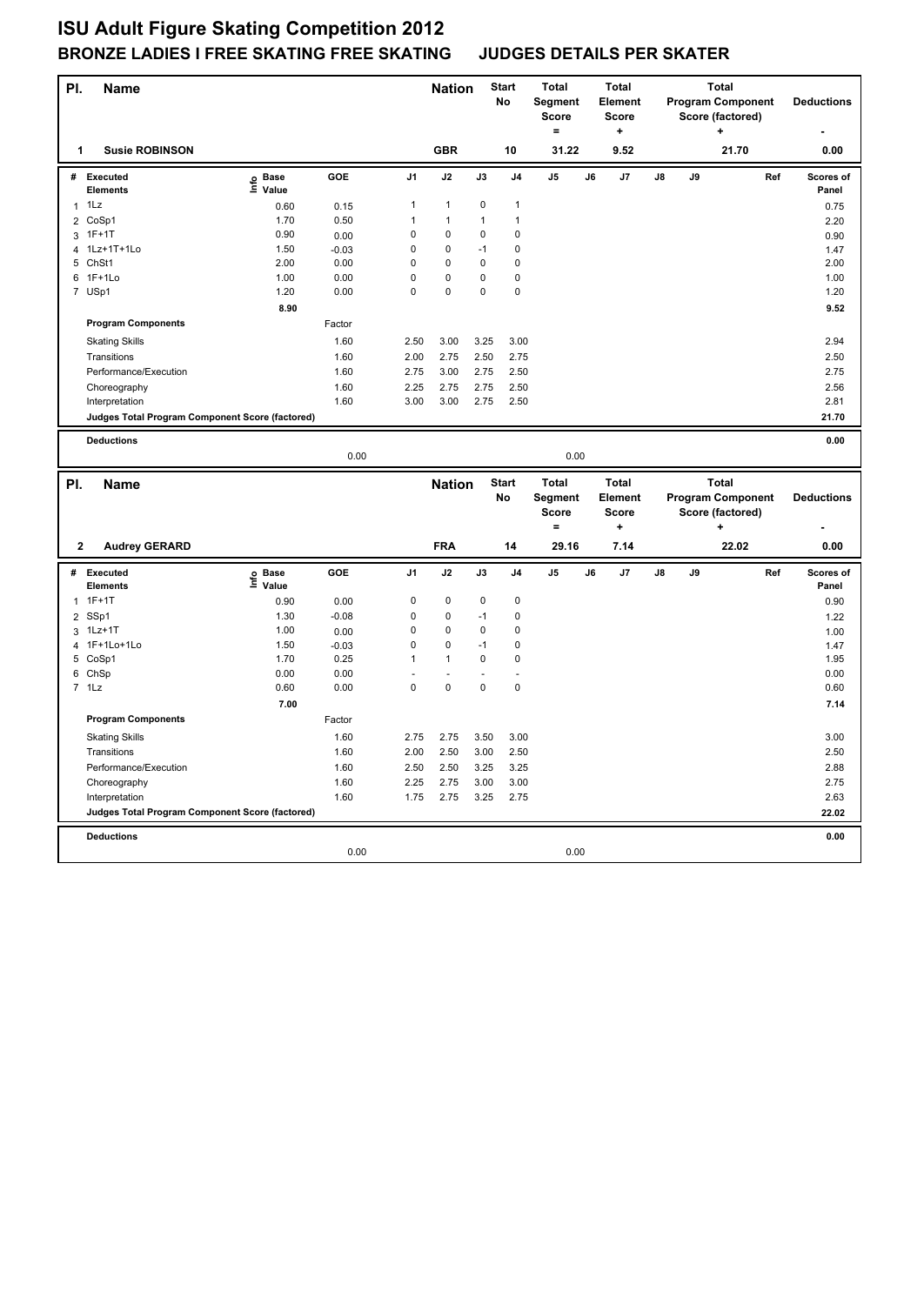| PI. | <b>Name</b>                                     |   |                                  |                   |                | <b>Nation</b> |              | <b>Start</b><br>No | <b>Total</b><br>Segment<br><b>Score</b><br>$=$ | <b>Total</b><br>Element<br><b>Score</b><br>٠ |    |    | <b>Total</b><br><b>Program Component</b><br>Score (factored)<br>÷ | <b>Deductions</b>  |
|-----|-------------------------------------------------|---|----------------------------------|-------------------|----------------|---------------|--------------|--------------------|------------------------------------------------|----------------------------------------------|----|----|-------------------------------------------------------------------|--------------------|
| 3   | <b>Monika SZUBERT</b>                           |   |                                  |                   |                | <b>POL</b>    |              | 5                  | 27.57                                          | 9.27                                         |    |    | 19.30                                                             | 1.00               |
| #   | Executed<br><b>Elements</b>                     |   | <b>Base</b><br>e Base<br>⊆ Value | GOE               | J <sub>1</sub> | J2            | J3           | J <sub>4</sub>     | J <sub>5</sub>                                 | J7<br>J6                                     | J8 | J9 | Ref                                                               | Scores of<br>Panel |
| 1   | SSp2                                            |   | 1.60                             | 0.38              | 1              | $\mathbf{1}$  | $\mathbf{1}$ | 0                  |                                                |                                              |    |    |                                                                   | 1.98               |
|     | 2 1F+1Lo+1Lo                                    |   | 1.50                             | $-0.13$           | $-1$           | $-1$          | $-2$         | $-1$               |                                                |                                              |    |    |                                                                   | 1.37               |
| 3   | 1Lz                                             | e | 0.60                             | $-0.30$           | $-3$           | $-3$          | $-3$         | $-3$               |                                                |                                              |    |    |                                                                   | 0.30               |
|     | 4 ChSp1                                         |   | 2.00                             | 0.70              | 1              | $\mathbf{1}$  | 1            | $\overline{1}$     |                                                |                                              |    |    |                                                                   | 2.70               |
| 5   | $1S+1T$                                         |   | 0.80                             | 0.00              | 0              | 0             | 0            | 0                  |                                                |                                              |    |    |                                                                   | 0.80               |
| 6   | CoSp1                                           |   | 1.70                             | $-0.08$           | 0              | 0             | $-1$         | 0                  |                                                |                                              |    |    |                                                                   | 1.62               |
|     | 7 1F                                            |   | 0.50                             | 0.00              | 0              | $\mathbf 0$   | $\mathbf 0$  | 0                  |                                                |                                              |    |    |                                                                   | 0.50               |
|     |                                                 |   | 8.70                             |                   |                |               |              |                    |                                                |                                              |    |    |                                                                   | 9.27               |
|     | <b>Program Components</b>                       |   |                                  | Factor            |                |               |              |                    |                                                |                                              |    |    |                                                                   |                    |
|     | <b>Skating Skills</b>                           |   |                                  | 1.60              | 2.50           | 2.25          | 3.00         | 3.00               |                                                |                                              |    |    |                                                                   | 2.69               |
|     | Transitions                                     |   |                                  | 1.60              | 2.00           | 2.00          | 2.25         | 2.75               |                                                |                                              |    |    |                                                                   | 2.25               |
|     | Performance/Execution                           |   |                                  | 1.60              | 2.25           | 2.25          | 2.50         | 2.75               |                                                |                                              |    |    |                                                                   | 2.44               |
|     | Choreography                                    |   |                                  | 1.60              | 2.75           | 2.00          | 2.25         | 2.75               |                                                |                                              |    |    |                                                                   | 2.44               |
|     | Interpretation                                  |   |                                  | 1.60              | 1.75           | 2.25          | 2.50         | 2.50               |                                                |                                              |    |    |                                                                   | 2.25               |
|     | Judges Total Program Component Score (factored) |   |                                  |                   |                |               |              |                    |                                                |                                              |    |    |                                                                   | 19.30              |
|     | <b>Deductions</b>                               |   |                                  | $-1.00$<br>Falls: |                |               |              |                    |                                                |                                              |    |    |                                                                   | $-1.00$            |
|     |                                                 |   |                                  | 0.00              |                |               |              |                    | 0.00                                           |                                              |    |    |                                                                   |                    |

e Jump take off with wrong edge

| PI.            | <b>Name</b>                                     |                                  |         |                | <b>Nation</b> |             | <b>Start</b><br>No | <b>Total</b><br>Segment<br><b>Score</b><br>= | Total<br>Element<br><b>Score</b><br>÷ |               |    | <b>Total</b><br><b>Program Component</b><br>Score (factored)<br>÷ | <b>Deductions</b><br>۰ |
|----------------|-------------------------------------------------|----------------------------------|---------|----------------|---------------|-------------|--------------------|----------------------------------------------|---------------------------------------|---------------|----|-------------------------------------------------------------------|------------------------|
| 4              | <b>Maud PERNOT-BRINGER</b>                      |                                  |         |                | <b>FRA</b>    |             | 12                 | 25.88                                        | 6.88                                  |               |    | 19.00                                                             | 0.00                   |
| #              | Executed<br><b>Elements</b>                     | <b>Base</b><br>e Base<br>⊑ Value | GOE     | J <sub>1</sub> | J2            | J3          | J <sub>4</sub>     | J5                                           | J7<br>J6                              | $\mathsf{J}8$ | J9 | Ref                                                               | Scores of<br>Panel     |
| 1              | 1S+1Lo+1Lo                                      | 1.40                             | $-0.05$ | 0              | $-1$          | $-1$        | $\mathbf 0$        |                                              |                                       |               |    |                                                                   | 1.35                   |
| $\overline{2}$ | CSp1                                            | 1.40                             | $-0.15$ | 0              | 0             | $-1$        | $-1$               |                                              |                                       |               |    |                                                                   | 1.25                   |
| 3              | $1F+1T$                                         | 0.90                             | $-0.10$ | $-2$           | $\mathbf 0$   | $-1$        | $-1$               |                                              |                                       |               |    |                                                                   | 0.80                   |
| 4              | 1S                                              | 0.40                             | 0.00    | 0              | $\mathbf 0$   | 0           | 0                  |                                              |                                       |               |    |                                                                   | 0.40                   |
| 5              | ChSp1                                           | 2.00                             | 0.18    | $\Omega$       | $\mathbf{1}$  | 0           | 0                  |                                              |                                       |               |    |                                                                   | 2.18                   |
| 6              | $1F+1T$                                         | 0.90                             | 0.00    | 0              | $\mathbf 0$   | $\mathbf 0$ | 0                  |                                              |                                       |               |    |                                                                   | 0.90                   |
| 7              | CoSp                                            | 0.00                             | 0.00    |                |               |             |                    |                                              |                                       |               |    |                                                                   | 0.00                   |
|                |                                                 | 7.00                             |         |                |               |             |                    |                                              |                                       |               |    |                                                                   | 6.88                   |
|                | <b>Program Components</b>                       |                                  | Factor  |                |               |             |                    |                                              |                                       |               |    |                                                                   |                        |
|                | <b>Skating Skills</b>                           |                                  | 1.60    | 2.00           | 2.50          | 2.50        | 3.00               |                                              |                                       |               |    |                                                                   | 2.50                   |
|                | Transitions                                     |                                  | 1.60    | 1.75           | 2.25          | 2.00        | 2.75               |                                              |                                       |               |    |                                                                   | 2.19                   |
|                | Performance/Execution                           |                                  | 1.60    | 2.25           | 2.50          | 2.50        | 2.50               |                                              |                                       |               |    |                                                                   | 2.44                   |
|                | Choreography                                    |                                  | 1.60    | 2.50           | 2.50          | 2.00        | 2.75               |                                              |                                       |               |    |                                                                   | 2.44                   |
|                | Interpretation                                  |                                  | 1.60    | 1.50           | 2.75          | 2.50        | 2.50               |                                              |                                       |               |    |                                                                   | 2.31                   |
|                | Judges Total Program Component Score (factored) |                                  |         |                |               |             |                    |                                              |                                       |               |    |                                                                   | 19.00                  |
|                | <b>Deductions</b>                               |                                  |         |                |               |             |                    |                                              |                                       |               |    |                                                                   | 0.00                   |
|                |                                                 |                                  | 0.00    |                |               |             |                    | 0.00                                         |                                       |               |    |                                                                   |                        |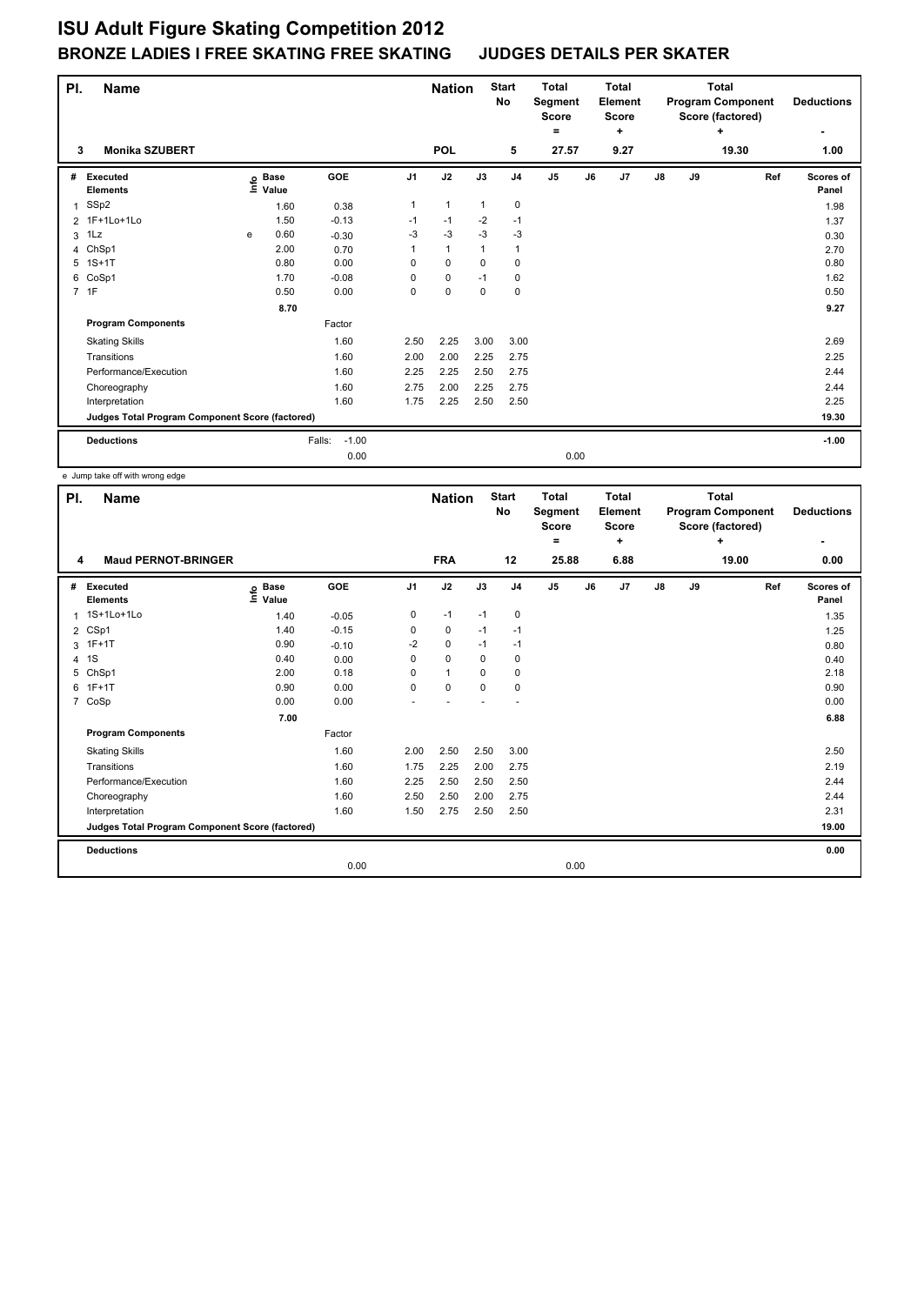| PI.            | <b>Name</b>                                     |                   |                    |                | <b>Nation</b>  |             | <b>Start</b><br>No | <b>Total</b><br>Segment<br><b>Score</b><br>$\equiv$ |    | <b>Total</b><br>Element<br><b>Score</b><br>۰. |    |    | <b>Total</b><br><b>Program Component</b><br>Score (factored) |     | <b>Deductions</b>  |
|----------------|-------------------------------------------------|-------------------|--------------------|----------------|----------------|-------------|--------------------|-----------------------------------------------------|----|-----------------------------------------------|----|----|--------------------------------------------------------------|-----|--------------------|
| 5              | Elena KUTVITSKAYA                               |                   |                    |                | <b>RUS</b>     |             | $\mathbf{2}$       | 24.75                                               |    | 4.62                                          |    |    | 20.13                                                        |     | 0.00               |
| #              | <b>Executed</b><br><b>Elements</b>              | e Base<br>⊑ Value | GOE                | J <sub>1</sub> | J2             | J3          | J <sub>4</sub>     | J5                                                  | J6 | J7                                            | J8 | J9 |                                                              | Ref | Scores of<br>Panel |
| $\mathbf{1}$   | 1S                                              | 0.40              | 0.00               | $\mathsf 0$    | $\mathbf 0$    | $\mathbf 0$ | $\mathbf 0$        |                                                     |    |                                               |    |    |                                                              |     | 0.40               |
|                | 2 SSp                                           | 0.00              | 0.00               |                | $\sim$         |             |                    |                                                     |    |                                               |    |    |                                                              |     | 0.00               |
| 3              | $1F+1T$                                         | 0.90              | 0.00               | $\mathsf 0$    | $\mathbf 0$    | $\mathbf 0$ | $\mathsf 0$        |                                                     |    |                                               |    |    |                                                              |     | 0.90               |
|                | 4 ChSp                                          | 0.00              | 0.00               |                | $\blacksquare$ |             |                    |                                                     |    |                                               |    |    |                                                              |     | 0.00               |
|                | 5 1Lo                                           | 0.50              | 0.00               | $\mathsf 0$    | 0              | $\mathbf 0$ | $\mathbf 0$        |                                                     |    |                                               |    |    |                                                              |     | 0.50               |
| 6              | 1Lz+Lo+1F                                       | 1.10              | $-0.13$            | $-1$           | $-1$           | $-2$        | $-1$               |                                                     |    |                                               |    |    |                                                              |     | 0.97               |
|                | 7 CCoSp1                                        | 2.00              | $-0.15$            | $-1$           | $\mathbf 0$    | $-1$        | $\mathbf 0$        |                                                     |    |                                               |    |    |                                                              |     | 1.85               |
|                |                                                 | 4.90              |                    |                |                |             |                    |                                                     |    |                                               |    |    |                                                              |     | 4.62               |
|                | <b>Program Components</b>                       |                   | Factor             |                |                |             |                    |                                                     |    |                                               |    |    |                                                              |     |                    |
|                | <b>Skating Skills</b>                           |                   | 1.60               | 2.00           | 2.50           | 3.00        | 3.50               |                                                     |    |                                               |    |    |                                                              |     | 2.75               |
|                | Transitions                                     |                   | 1.60               | 2.25           | 2.00           | 2.25        | 3.00               |                                                     |    |                                               |    |    |                                                              |     | 2.38               |
|                | Performance/Execution                           |                   | 1.60               | 1.75           | 2.25           | 2.50        | 3.25               |                                                     |    |                                               |    |    |                                                              |     | 2.44               |
|                | Choreography                                    |                   | 1.60               | 1.50           | 2.50           | 2.50        | 3.00               |                                                     |    |                                               |    |    |                                                              |     | 2.38               |
|                | Interpretation                                  |                   | 1.60               | 2.25           | 2.50           | 2.75        | 3.00               |                                                     |    |                                               |    |    |                                                              |     | 2.63               |
|                | Judges Total Program Component Score (factored) |                   |                    |                |                |             |                    |                                                     |    |                                               |    |    |                                                              |     | 20.13              |
|                |                                                 |                   |                    |                |                |             |                    |                                                     |    |                                               |    |    |                                                              |     |                    |
|                | <b>Deductions</b>                               |                   |                    |                |                |             |                    |                                                     |    |                                               |    |    |                                                              |     | 0.00               |
|                |                                                 |                   | 0.00               |                |                |             |                    | 0.00                                                |    |                                               |    |    |                                                              |     |                    |
|                |                                                 |                   |                    |                |                |             |                    |                                                     |    |                                               |    |    |                                                              |     |                    |
|                |                                                 |                   |                    |                |                |             | <b>Start</b>       | <b>Total</b>                                        |    | Total                                         |    |    | <b>Total</b>                                                 |     |                    |
| PI.            | <b>Name</b>                                     |                   |                    |                | <b>Nation</b>  |             | No                 |                                                     |    | Element                                       |    |    |                                                              |     | <b>Deductions</b>  |
|                |                                                 |                   |                    |                |                |             |                    | Segment<br><b>Score</b>                             |    | <b>Score</b>                                  |    |    | <b>Program Component</b>                                     |     |                    |
|                |                                                 |                   |                    |                |                |             |                    | $=$                                                 |    | ÷                                             |    |    | Score (factored)<br>÷                                        |     |                    |
| 6              | <b>Briony RYLES</b>                             |                   |                    |                | <b>GBR</b>     |             | 15                 | 24.62                                               |    | 8.10                                          |    |    | 16.52                                                        |     | 0.00               |
| #              | <b>Executed</b>                                 |                   | GOE                | J1             | J2             | J3          | J4                 | J5                                                  | J6 | J7                                            | J8 | J9 |                                                              | Ref | Scores of          |
|                | <b>Elements</b>                                 | e Base<br>⊑ Value |                    | $\mathsf 0$    | 0              | $-1$        | $-1$               |                                                     |    |                                               |    |    |                                                              |     | Panel              |
|                | 1 1F+1Lo+1Lo                                    | 1.50<br>0.40      | $-0.05$            | 0              | 0              | 0           | 0                  |                                                     |    |                                               |    |    |                                                              |     | 1.45               |
| $\overline{2}$ | 1S                                              | 0.90              | 0.00               | $\mathsf 0$    | $\mathbf 0$    | $-1$        | $-1$               |                                                     |    |                                               |    |    |                                                              |     | 0.40               |
|                | 3 1F+1T<br>4 CoSp1                              | 1.70              | $-0.05$<br>$-0.30$ | $-1$           | $-1$           | $-1$        | $-1$               |                                                     |    |                                               |    |    |                                                              |     | 0.85<br>1.40       |
| 5              | ChSt1                                           | 2.00              | 0.00               | $\mathsf 0$    | $\mathbf 0$    | 0           | $\mathbf 0$        |                                                     |    |                                               |    |    |                                                              |     | 2.00               |
|                | 6 1S+1T                                         | 0.80              | 0.00               | $\mathsf 0$    | $\mathbf 0$    | 0           | $\mathsf 0$        |                                                     |    |                                               |    |    |                                                              |     | 0.80               |
|                | 7 USp1                                          | 1.20              | 0.00               | $\mathbf 0$    | $\mathbf 0$    | 0           | 0                  |                                                     |    |                                               |    |    |                                                              |     | 1.20               |
|                |                                                 | 8.50              |                    |                |                |             |                    |                                                     |    |                                               |    |    |                                                              |     | 8.10               |
|                | <b>Program Components</b>                       |                   | Factor             |                |                |             |                    |                                                     |    |                                               |    |    |                                                              |     |                    |
|                |                                                 |                   |                    |                |                |             |                    |                                                     |    |                                               |    |    |                                                              |     |                    |
|                | <b>Skating Skills</b>                           |                   | 1.60               | 2.00           | 2.25           | 2.50        | 2.00               |                                                     |    |                                               |    |    |                                                              |     | 2.19               |
|                | Transitions                                     |                   | 1.60               | 2.25           | 1.75           | 2.00        | 1.50               |                                                     |    |                                               |    |    |                                                              |     | 1.88               |
|                | Performance/Execution                           |                   | 1.60               | 2.50           | 2.00           | 2.25        | 2.00               |                                                     |    |                                               |    |    |                                                              |     | 2.19               |
|                | Choreography                                    |                   | 1.60               | 1.75           | 2.25           | 2.25        | 2.25               |                                                     |    |                                               |    |    |                                                              |     | 2.13               |
|                | Interpretation                                  |                   | 1.60               | 1.50           | 2.00           | 2.50        | 1.75               |                                                     |    |                                               |    |    |                                                              |     | 1.94               |
|                | Judges Total Program Component Score (factored) |                   |                    |                |                |             |                    |                                                     |    |                                               |    |    |                                                              |     | 16.52              |
|                | <b>Deductions</b>                               |                   |                    |                |                |             |                    |                                                     |    |                                               |    |    |                                                              |     | 0.00               |
|                |                                                 |                   | 0.00               |                |                |             |                    | 0.00                                                |    |                                               |    |    |                                                              |     |                    |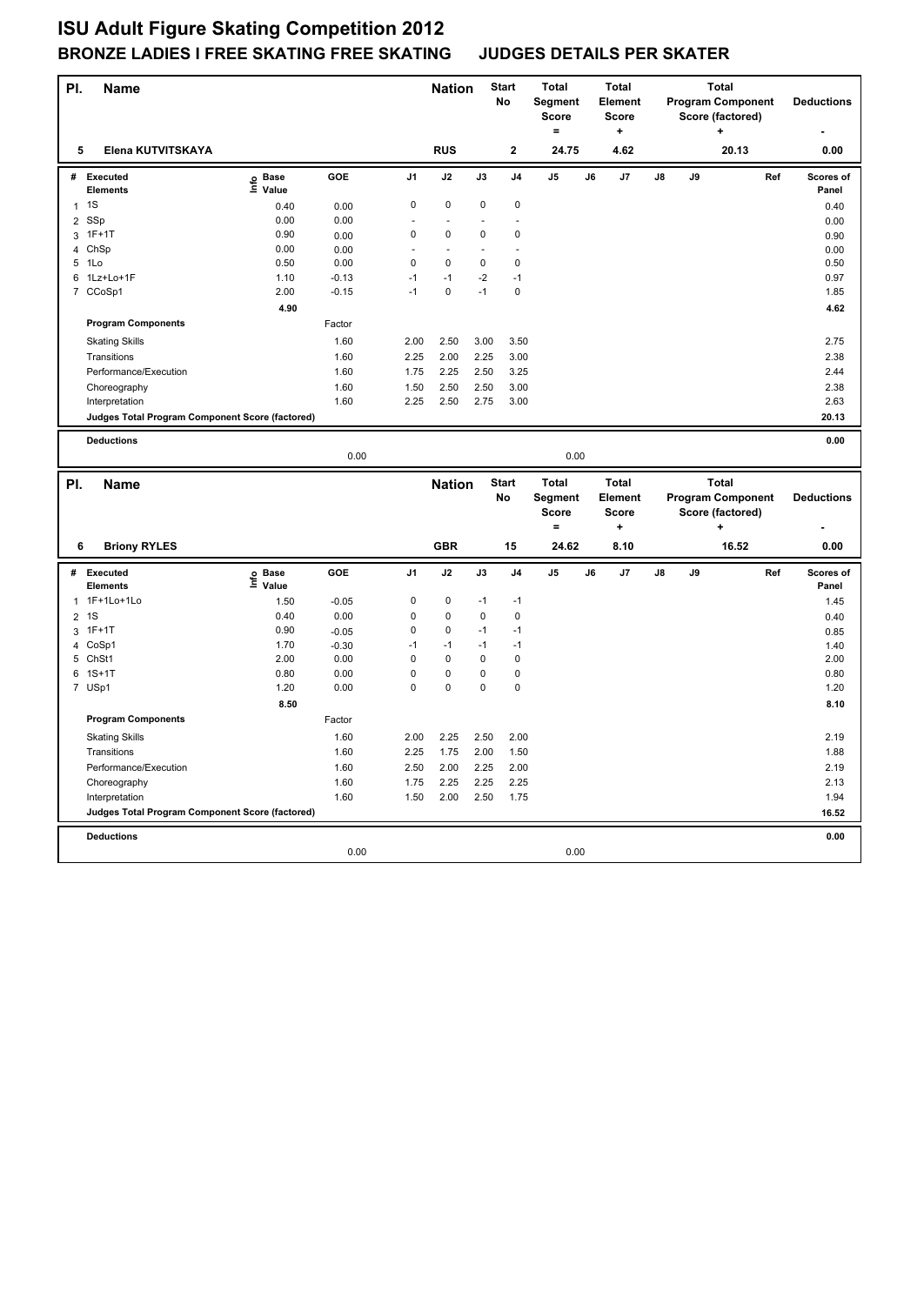| PI.            | <b>Name</b>                                     |                   |         |                | <b>Nation</b> |             | <b>Start</b><br><b>No</b> | <b>Total</b><br>Segment<br><b>Score</b><br>$\equiv$ |    | <b>Total</b><br><b>Element</b><br><b>Score</b><br>۰. |    |    | <b>Total</b><br><b>Program Component</b><br>Score (factored) |     | <b>Deductions</b>  |
|----------------|-------------------------------------------------|-------------------|---------|----------------|---------------|-------------|---------------------------|-----------------------------------------------------|----|------------------------------------------------------|----|----|--------------------------------------------------------------|-----|--------------------|
| 7              | <b>Olga OLSANIKOVA</b>                          |                   |         |                | <b>GBR</b>    |             | 3                         | 24.59                                               |    | 7.29                                                 |    |    | 17.30                                                        |     | 0.00               |
|                | # Executed<br><b>Elements</b>                   | e Base<br>⊑ Value | GOE     | J <sub>1</sub> | J2            | J3          | J <sub>4</sub>            | J <sub>5</sub>                                      | J6 | J7                                                   | J8 | J9 |                                                              | Ref | Scores of<br>Panel |
| 1              | $1S+1T$                                         | 0.80              | 0.00    | 0              | 0             | 0           | 0                         |                                                     |    |                                                      |    |    |                                                              |     | 0.80               |
|                | 2 CoSp1                                         | 1.70              | $-0.15$ | $\mathbf 0$    | $\mathbf 0$   | $-1$        | $-1$                      |                                                     |    |                                                      |    |    |                                                              |     | 1.55               |
| 3              | ChSp1                                           | 2.00              | 0.18    | $\mathbf{1}$   | 0             | 0           | $\mathbf 0$               |                                                     |    |                                                      |    |    |                                                              |     | 2.18               |
|                | 4 1Lo                                           | 0.50              | 0.00    | $\mathsf 0$    | 0             | 0           | 0                         |                                                     |    |                                                      |    |    |                                                              |     | 0.50               |
|                | 5 1F                                            | 0.50              | $-0.03$ | $-1$           | 0             | $\mathbf 0$ | 0                         |                                                     |    |                                                      |    |    |                                                              |     | 0.47               |
| 6              | 1S+SEQ                                          | 0.32              | 0.00    | $\mathsf 0$    | $\mathbf 0$   | 0           | $\mathsf 0$               |                                                     |    |                                                      |    |    |                                                              |     | 0.32               |
|                | 7 CUSp1                                         | 1.70              | $-0.23$ | $-1$           | $-1$          | $-1$        | 0                         |                                                     |    |                                                      |    |    |                                                              |     | 1.47               |
|                |                                                 | 7.52              |         |                |               |             |                           |                                                     |    |                                                      |    |    |                                                              |     | 7.29               |
|                | <b>Program Components</b>                       |                   | Factor  |                |               |             |                           |                                                     |    |                                                      |    |    |                                                              |     |                    |
|                | <b>Skating Skills</b>                           |                   | 1.60    | 1.75           | 2.25          | 2.50        | 2.75                      |                                                     |    |                                                      |    |    |                                                              |     | 2.31               |
|                | Transitions                                     |                   | 1.60    | 2.00           | 2.00          | 1.75        | 2.50                      |                                                     |    |                                                      |    |    |                                                              |     | 2.06               |
|                | Performance/Execution                           |                   | 1.60    | 2.25           | 2.25          | 1.75        | 2.50                      |                                                     |    |                                                      |    |    |                                                              |     | 2.19               |
|                | Choreography                                    |                   | 1.60    | 2.50           | 2.25          | 1.75        | 2.50                      |                                                     |    |                                                      |    |    |                                                              |     | 2.25               |
|                | Interpretation                                  |                   | 1.60    | 1.50           | 2.25          | 2.00        | 2.25                      |                                                     |    |                                                      |    |    |                                                              |     | 2.00               |
|                | Judges Total Program Component Score (factored) |                   |         |                |               |             |                           |                                                     |    |                                                      |    |    |                                                              |     | 17.30              |
|                |                                                 |                   |         |                |               |             |                           |                                                     |    |                                                      |    |    |                                                              |     |                    |
|                | <b>Deductions</b>                               |                   |         |                |               |             |                           |                                                     |    |                                                      |    |    |                                                              |     | 0.00               |
|                |                                                 |                   | 0.00    |                |               |             |                           | 0.00                                                |    |                                                      |    |    |                                                              |     |                    |
|                |                                                 |                   |         |                |               |             |                           |                                                     |    |                                                      |    |    |                                                              |     |                    |
|                |                                                 |                   |         |                |               |             | <b>Start</b>              | <b>Total</b>                                        |    | <b>Total</b>                                         |    |    | <b>Total</b>                                                 |     |                    |
| PI.            | <b>Name</b>                                     |                   |         |                | <b>Nation</b> |             | No                        |                                                     |    | Element                                              |    |    |                                                              |     | <b>Deductions</b>  |
|                |                                                 |                   |         |                |               |             |                           | Segment<br><b>Score</b>                             |    | <b>Score</b>                                         |    |    | <b>Program Component</b>                                     |     |                    |
|                |                                                 |                   |         |                |               |             |                           | $=$                                                 |    | $\ddot{}$                                            |    |    | Score (factored)<br>÷                                        |     |                    |
| 8              | <b>Agnes LINDINGER</b>                          |                   |         |                | <b>FIN</b>    |             | 13                        | 24.40                                               |    | 7.89                                                 |    |    | 16.51                                                        |     | 0.00               |
|                |                                                 |                   |         |                |               |             |                           |                                                     |    |                                                      |    |    |                                                              |     |                    |
| #              | <b>Executed</b>                                 |                   | GOE     | J1             | J2            | J3          | J <sub>4</sub>            | J <sub>5</sub>                                      | J6 | J7                                                   | J8 | J9 |                                                              | Ref | Scores of          |
|                | <b>Elements</b>                                 | e Base<br>⊑ Value |         |                |               |             |                           |                                                     |    |                                                      |    |    |                                                              |     | Panel              |
|                | 1 CoSp1                                         | 1.70              | 0.00    | 0              | 0             | 0           | 0                         |                                                     |    |                                                      |    |    |                                                              |     | 1.70               |
| $\overline{2}$ | 1Lo                                             | 0.50              | 0.00    | $\mathbf 0$    | $\mathbf 0$   | $\mathbf 0$ | $\mathbf 0$               |                                                     |    |                                                      |    |    |                                                              |     | 0.50               |
|                | 3 1Lz+1T+1Lo                                    | 1.50              | $-0.23$ | $-2$           | $-2$          | $-2$        | $-3$                      |                                                     |    |                                                      |    |    |                                                              |     | 1.27               |
|                | 4 USp1                                          | 1.20              | $-0.08$ | $\mathsf 0$    | $\mathbf 0$   | $-1$        | $\mathsf 0$               |                                                     |    |                                                      |    |    |                                                              |     | 1.12               |
|                | 5 ChSt1                                         | 2.00              | 0.00    | $\mathsf 0$    | 0             | 0           | 0                         |                                                     |    |                                                      |    |    |                                                              |     | 2.00               |
|                | 6 1F                                            | 0.50              | 0.00    | $\mathsf 0$    | $\mathbf 0$   | 0           | $\mathsf 0$               |                                                     |    |                                                      |    |    |                                                              |     | 0.50               |
|                | 7 1S+1T                                         | 0.80              | 0.00    | $\mathbf 0$    | $\mathbf 0$   | 0           | 0                         |                                                     |    |                                                      |    |    |                                                              |     | 0.80               |
|                |                                                 | 8.20              |         |                |               |             |                           |                                                     |    |                                                      |    |    |                                                              |     | 7.89               |
|                | <b>Program Components</b>                       |                   | Factor  |                |               |             |                           |                                                     |    |                                                      |    |    |                                                              |     |                    |
|                | <b>Skating Skills</b>                           |                   | 1.60    | 1.75           | 2.25          | 2.25        | 2.25                      |                                                     |    |                                                      |    |    |                                                              |     | 2.13               |
|                | Transitions                                     |                   | 1.60    | 2.00           | 2.00          | 1.75        | 2.00                      |                                                     |    |                                                      |    |    |                                                              |     | 1.94               |
|                | Performance/Execution                           |                   | 1.60    | 2.25           | 2.00          | 1.75        | 2.25                      |                                                     |    |                                                      |    |    |                                                              |     | 2.06               |
|                | Choreography                                    |                   | 1.60    | 2.50           | 2.25          | 1.75        | 2.50                      |                                                     |    |                                                      |    |    |                                                              |     | 2.25               |
|                | Interpretation                                  |                   | 1.60    | 1.50           | 2.25          | 1.75        | 2.25                      |                                                     |    |                                                      |    |    |                                                              |     | 1.94               |
|                | Judges Total Program Component Score (factored) |                   |         |                |               |             |                           |                                                     |    |                                                      |    |    |                                                              |     | 16.51              |
|                |                                                 |                   |         |                |               |             |                           |                                                     |    |                                                      |    |    |                                                              |     |                    |
|                | <b>Deductions</b>                               |                   | 0.00    |                |               |             |                           | 0.00                                                |    |                                                      |    |    |                                                              |     | 0.00               |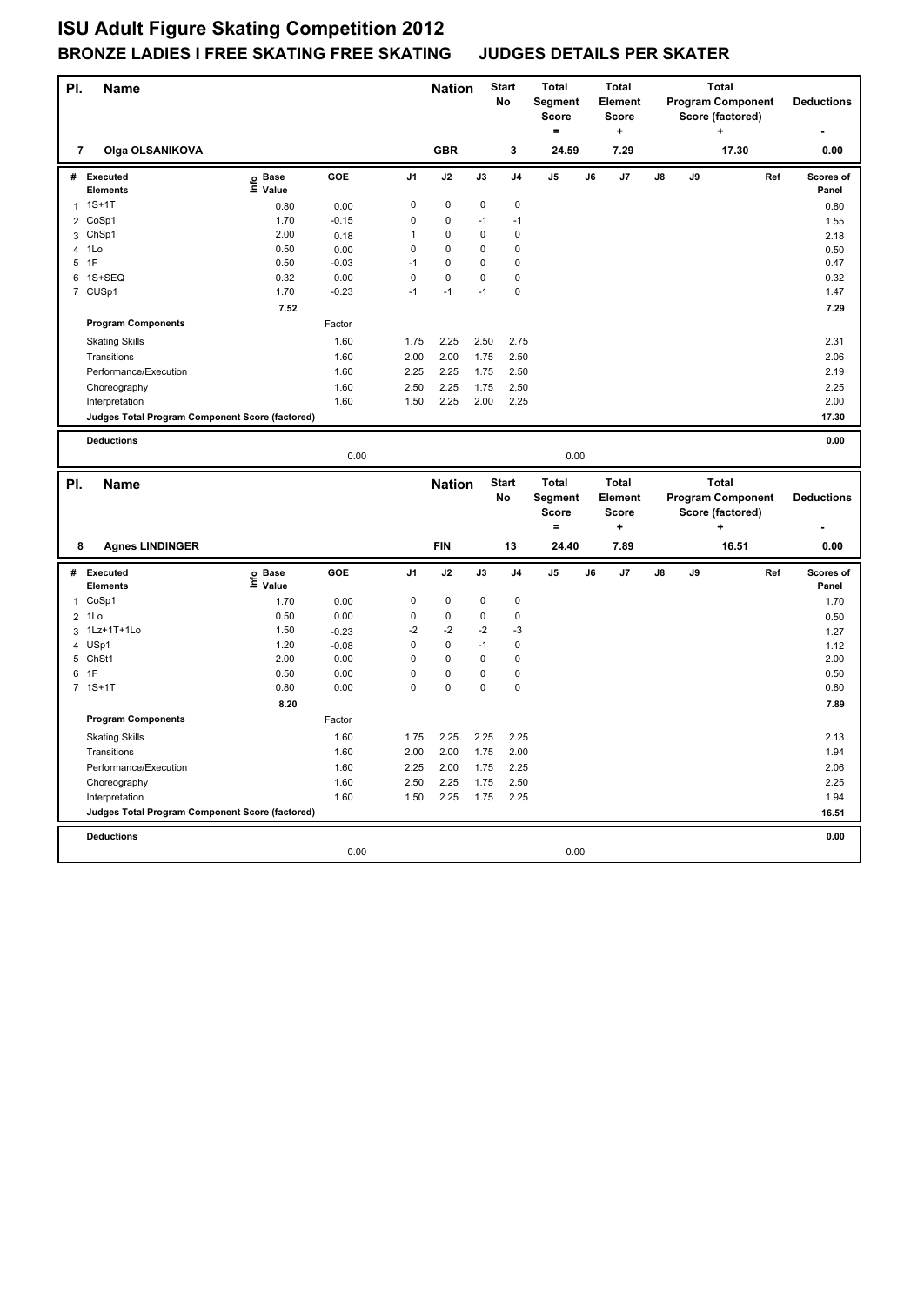| PI.            | Name                                            |                           |         |                | <b>Nation</b>  |             | <b>Start</b><br>No      | <b>Total</b><br>Segment<br><b>Score</b><br>$=$ |    | <b>Total</b><br>Element<br><b>Score</b><br>۰. |    |    | <b>Total</b><br><b>Program Component</b><br>Score (factored) |     | <b>Deductions</b>  |
|----------------|-------------------------------------------------|---------------------------|---------|----------------|----------------|-------------|-------------------------|------------------------------------------------|----|-----------------------------------------------|----|----|--------------------------------------------------------------|-----|--------------------|
| 9              | <b>Victoria HASLER</b>                          |                           |         |                | <b>GBR</b>     |             | $\overline{\mathbf{r}}$ | 23.96                                          |    | 7.74                                          |    |    | 16.22                                                        |     | 0.00               |
| #              | Executed<br><b>Elements</b>                     | e Base<br>⊑ Value         | GOE     | J <sub>1</sub> | J2             | J3          | J <sub>4</sub>          | J5                                             | J6 | J7                                            | J8 | J9 |                                                              | Ref | Scores of<br>Panel |
| $\mathbf{1}$   | ChSt1                                           | 2.00                      | 0.00    | 0              | 0              | $\mathbf 0$ | $\mathbf 0$             |                                                |    |                                               |    |    |                                                              |     | 2.00               |
|                | 2 1F                                            | 0.50                      | $-0.08$ | 0              | 0              | $-2$        | $-1$                    |                                                |    |                                               |    |    |                                                              |     | 0.42               |
| 3              | CCoSp1                                          | 2.00                      | 0.00    | 0              | 0              | 0           | 0                       |                                                |    |                                               |    |    |                                                              |     | 2.00               |
| 4              | $1S+1T$                                         | 0.80                      | 0.00    | 0              | 0              | 0           | $\mathbf 0$             |                                                |    |                                               |    |    |                                                              |     | 0.80               |
|                | 5 1F+Lo+1S                                      | 0.90                      | $-0.08$ | $-1$           | 0              | $-1$        | $-1$                    |                                                |    |                                               |    |    |                                                              |     | 0.82               |
| 6              | 1Lo                                             | 0.50                      | 0.00    | 0              | 0              | $\mathbf 0$ | $\mathbf 0$             |                                                |    |                                               |    |    |                                                              |     | 0.50               |
|                | 7 USp1                                          | 1.20                      | 0.00    | 0              | 0              | $\mathbf 0$ | $\mathbf 0$             |                                                |    |                                               |    |    |                                                              |     | 1.20               |
|                |                                                 | 7.90                      |         |                |                |             |                         |                                                |    |                                               |    |    |                                                              |     | 7.74               |
|                | <b>Program Components</b>                       |                           | Factor  |                |                |             |                         |                                                |    |                                               |    |    |                                                              |     |                    |
|                | <b>Skating Skills</b>                           |                           | 1.60    | 1.75           | 2.00           | 2.25        | 2.50                    |                                                |    |                                               |    |    |                                                              |     | 2.13               |
|                | Transitions                                     |                           | 1.60    | 2.00           | 1.75           | 1.75        | 2.25                    |                                                |    |                                               |    |    |                                                              |     | 1.94               |
|                | Performance/Execution                           |                           | 1.60    | 2.25           | 2.00           | 2.00        | 2.25                    |                                                |    |                                               |    |    |                                                              |     | 2.13               |
|                | Choreography                                    |                           | 1.60    | 1.50           | 2.00           | 1.75        | 2.50                    |                                                |    |                                               |    |    |                                                              |     | 1.94               |
|                | Interpretation                                  |                           | 1.60    | 2.00           | 1.75           | 2.00        | 2.25                    |                                                |    |                                               |    |    |                                                              |     | 2.00               |
|                | Judges Total Program Component Score (factored) |                           |         |                |                |             |                         |                                                |    |                                               |    |    |                                                              |     | 16.22              |
|                |                                                 |                           |         |                |                |             |                         |                                                |    |                                               |    |    |                                                              |     |                    |
|                | <b>Deductions</b>                               |                           |         |                |                |             |                         |                                                |    |                                               |    |    |                                                              |     | 0.00               |
|                |                                                 |                           | 0.00    |                |                |             |                         | 0.00                                           |    |                                               |    |    |                                                              |     |                    |
|                |                                                 |                           |         |                |                |             |                         |                                                |    |                                               |    |    |                                                              |     |                    |
|                |                                                 |                           |         |                |                |             |                         | <b>Total</b>                                   |    | <b>Total</b>                                  |    |    | <b>Total</b>                                                 |     |                    |
| PI.            | <b>Name</b>                                     |                           |         |                | <b>Nation</b>  |             | <b>Start</b><br>No      |                                                |    | Element                                       |    |    |                                                              |     | <b>Deductions</b>  |
|                |                                                 |                           |         |                |                |             |                         | Segment<br><b>Score</b>                        |    | Score                                         |    |    | <b>Program Component</b><br>Score (factored)                 |     |                    |
|                |                                                 |                           |         |                |                |             |                         | $=$                                            |    | $\ddot{}$                                     |    |    | $\ddot{}$                                                    |     |                    |
| 10             | Janet LIU                                       |                           |         |                | <b>USA</b>     |             | 1                       | 23.42                                          |    | 5.30                                          |    |    | 18.12                                                        |     | 0.00               |
| #              | Executed<br>Elements                            | <b>Base</b>               | GOE     | J <sub>1</sub> | J2             | J3          | J <sub>4</sub>          | J5                                             | J6 | J7                                            | J8 | J9 |                                                              | Ref | Scores of<br>Panel |
| $\mathbf{1}$   | CoSp                                            | e Base<br>⊆ Value<br>0.00 | 0.00    |                | $\overline{a}$ |             | L,                      |                                                |    |                                               |    |    |                                                              |     | 0.00               |
| $\overline{2}$ | 1Lz+1Lo                                         | 1.10                      | 0.00    | 0              | 0              | 0           | $\mathbf 0$             |                                                |    |                                               |    |    |                                                              |     | 1.10               |
| 3              | 1Lo                                             | 0.50                      | 0.00    | 0              | 0              | 0           | $\mathbf 0$             |                                                |    |                                               |    |    |                                                              |     | 0.50               |
| $\overline{4}$ | ChSt1                                           | 2.00                      | 0.00    | 0              | 0              | 0           | 0                       |                                                |    |                                               |    |    |                                                              |     | 2.00               |
|                | 5 1F+1T                                         | 0.90                      | 0.00    | 0              | $\Omega$       | $\Omega$    | $\Omega$                |                                                |    |                                               |    |    |                                                              |     | 0.90               |
|                | 6 SSp                                           | 0.00                      | 0.00    |                | ä,             |             |                         |                                                |    |                                               |    |    |                                                              |     | 0.00               |
|                | 7 1S+1T                                         | 0.80                      | 0.00    | 0              | 0              | 0           | $\mathbf 0$             |                                                |    |                                               |    |    |                                                              |     | 0.80               |
|                |                                                 | 5.30                      |         |                |                |             |                         |                                                |    |                                               |    |    |                                                              |     | 5.30               |
|                | <b>Program Components</b>                       |                           | Factor  |                |                |             |                         |                                                |    |                                               |    |    |                                                              |     |                    |
|                | <b>Skating Skills</b>                           |                           | 1.60    | 1.75           | 2.25           | 2.50        | 3.00                    |                                                |    |                                               |    |    |                                                              |     | 2.38               |
|                | Transitions                                     |                           | 1.60    | 1.50           | 2.00           | 2.00        | 2.50                    |                                                |    |                                               |    |    |                                                              |     | 2.00               |
|                | Performance/Execution                           |                           | 1.60    | 2.25           | 2.25           | 2.25        | 2.75                    |                                                |    |                                               |    |    |                                                              |     | 2.38               |
|                | Choreography                                    |                           | 1.60    | 2.00           | 2.25           | 2.00        | 2.75                    |                                                |    |                                               |    |    |                                                              |     | 2.25               |
|                | Interpretation                                  |                           | 1.60    | 2.50           | 2.00           | 2.25        | 2.50                    |                                                |    |                                               |    |    |                                                              |     | 2.31               |
|                | Judges Total Program Component Score (factored) |                           |         |                |                |             |                         |                                                |    |                                               |    |    |                                                              |     | 18.12              |
|                |                                                 |                           |         |                |                |             |                         |                                                |    |                                               |    |    |                                                              |     |                    |
|                | <b>Deductions</b>                               |                           | 0.00    |                |                |             |                         | 0.00                                           |    |                                               |    |    |                                                              |     | 0.00               |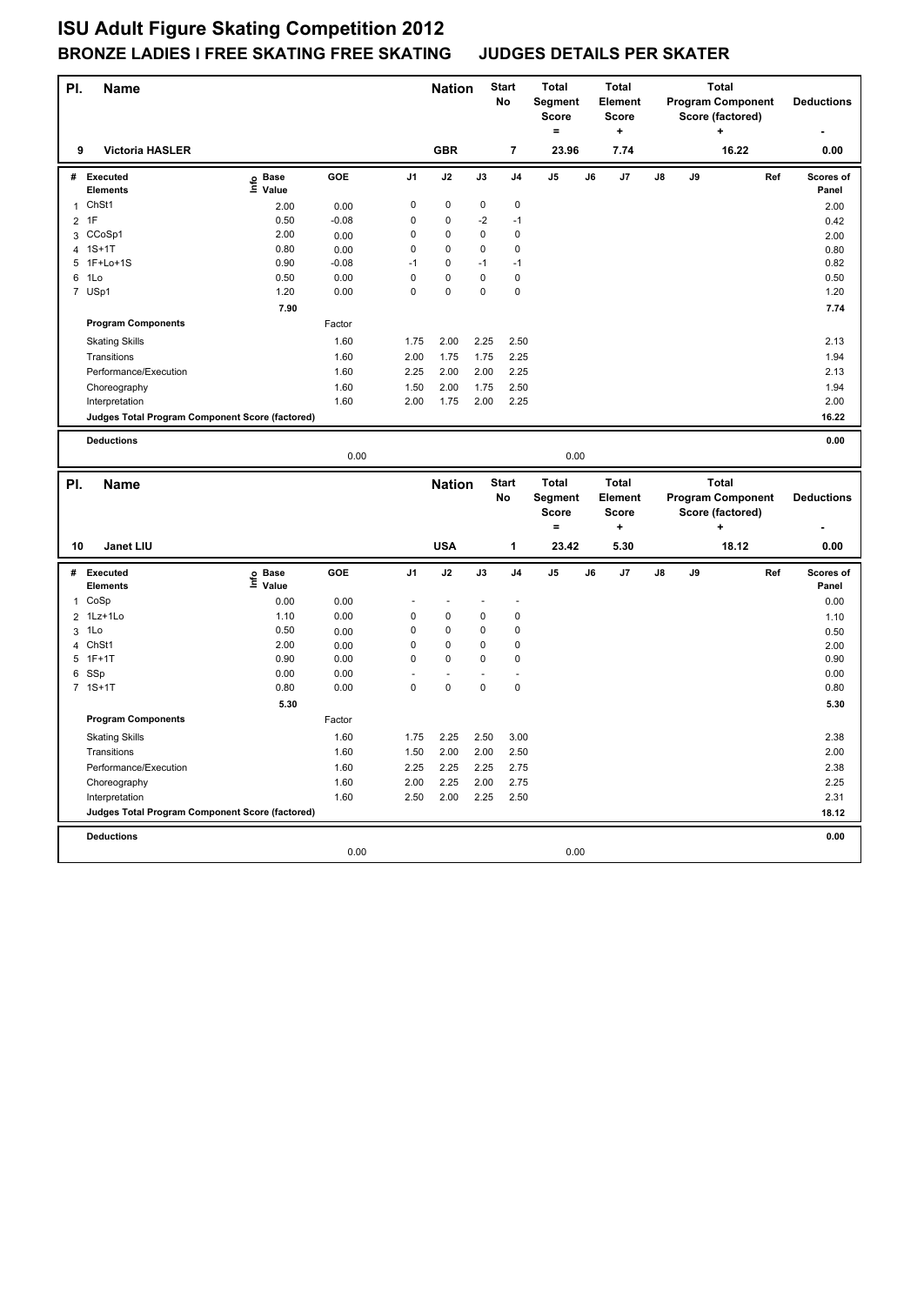| PI.            | Name                                            |   |                   |                    |                   | <b>Nation</b>  |               | <b>Start</b><br><b>No</b> | <b>Total</b><br>Segment<br><b>Score</b><br>۰ |    | <b>Total</b><br><b>Element</b><br><b>Score</b><br>÷ |    |    | <b>Total</b><br><b>Program Component</b><br>Score (factored) |     | <b>Deductions</b>  |
|----------------|-------------------------------------------------|---|-------------------|--------------------|-------------------|----------------|---------------|---------------------------|----------------------------------------------|----|-----------------------------------------------------|----|----|--------------------------------------------------------------|-----|--------------------|
| 11             | Serena RIVA                                     |   |                   |                    |                   | <b>ITA</b>     |               | 4                         | 22.41                                        |    | 3.90                                                |    |    | 18.51                                                        |     | 0.00               |
| #              | <b>Executed</b><br><b>Elements</b>              |   | e Base<br>⊆ Value | GOE                | J <sub>1</sub>    | J2             | $\mathsf{J3}$ | J4                        | J5                                           | J6 | J7                                                  | J8 | J9 |                                                              | Ref | Scores of<br>Panel |
| 1              | ChSp                                            |   | 0.00              | 0.00               |                   | $\blacksquare$ |               |                           |                                              |    |                                                     |    |    |                                                              |     | 0.00               |
| $\overline{2}$ | $1S+1T$                                         |   | 0.80              | $-0.03$            | 0                 | 0              | $-1$          | $\mathbf 0$               |                                              |    |                                                     |    |    |                                                              |     | 0.77               |
| 3              | CoSp1                                           |   | 1.70              | $-0.38$            | $-2$              | $-1$           | $-1$          | $-1$                      |                                              |    |                                                     |    |    |                                                              |     | 1.32               |
|                | $4$ Lz+T                                        |   | 0.00              | 0.00               |                   | ä,             | ÷,            |                           |                                              |    |                                                     |    |    |                                                              |     | 0.00               |
|                | 5 1F                                            |   | 0.50              | $-0.08$            | $\mathbf 0$       | $-1$           | $-2$          | $\mathbf 0$               |                                              |    |                                                     |    |    |                                                              |     | 0.42               |
| 6              | 1Lz                                             |   | 0.60              | $-0.03$            | $\mathbf 0$       | $\pmb{0}$      | $-1$          | $\pmb{0}$                 |                                              |    |                                                     |    |    |                                                              |     | 0.57               |
|                | 7 USp1                                          |   | 1.20              | $-0.38$            | $-2$              | $-1$           | $-1$          | $-1$                      |                                              |    |                                                     |    |    |                                                              |     | 0.82               |
|                |                                                 |   | 4.80              |                    |                   |                |               |                           |                                              |    |                                                     |    |    |                                                              |     | 3.90               |
|                | <b>Program Components</b>                       |   |                   | Factor             |                   |                |               |                           |                                              |    |                                                     |    |    |                                                              |     |                    |
|                | <b>Skating Skills</b>                           |   |                   | 1.60               | 2.00              | 2.00           | 2.50          | 3.25                      |                                              |    |                                                     |    |    |                                                              |     | 2.44               |
|                | Transitions                                     |   |                   | 1.60               | 2.25              | 1.75           | 1.75          | 3.00                      |                                              |    |                                                     |    |    |                                                              |     | 2.19               |
|                | Performance/Execution                           |   |                   | 1.60               | 1.75              | 2.25           | 2.00          | 3.25                      |                                              |    |                                                     |    |    |                                                              |     | 2.31               |
|                | Choreography                                    |   |                   | 1.60               | 1.50              | 2.25           | 2.00          | 3.25                      |                                              |    |                                                     |    |    |                                                              |     | 2.25               |
|                | Interpretation                                  |   |                   | 1.60               | 2.50              | 2.00           | 2.00          | 3.00                      |                                              |    |                                                     |    |    |                                                              |     | 2.38               |
|                | Judges Total Program Component Score (factored) |   |                   |                    |                   |                |               |                           |                                              |    |                                                     |    |    |                                                              |     | 18.51              |
|                |                                                 |   |                   |                    |                   |                |               |                           |                                              |    |                                                     |    |    |                                                              |     |                    |
|                | <b>Deductions</b>                               |   |                   |                    |                   |                |               |                           |                                              |    |                                                     |    |    |                                                              |     | 0.00               |
|                |                                                 |   |                   | 0.00               |                   |                |               |                           | 0.00                                         |    |                                                     |    |    |                                                              |     |                    |
|                |                                                 |   |                   |                    |                   |                |               |                           |                                              |    |                                                     |    |    | <b>Total</b>                                                 |     |                    |
|                |                                                 |   |                   |                    |                   |                |               | <b>Start</b>              | <b>Total</b>                                 |    | <b>Total</b>                                        |    |    |                                                              |     |                    |
| PI.            | <b>Name</b>                                     |   |                   |                    |                   | <b>Nation</b>  |               | No                        |                                              |    | <b>Element</b>                                      |    |    | <b>Program Component</b>                                     |     | <b>Deductions</b>  |
|                |                                                 |   |                   |                    |                   |                |               |                           | Segment<br><b>Score</b>                      |    | <b>Score</b>                                        |    |    | Score (factored)                                             |     |                    |
|                |                                                 |   |                   |                    |                   |                |               |                           | $=$                                          |    | ÷                                                   |    |    | $\ddot{}$                                                    |     |                    |
| 12             | <b>Helen GARDINER</b>                           |   |                   |                    |                   | <b>GBR</b>     |               | 9                         | 21.09                                        |    | 6.17                                                |    |    | 15.92                                                        |     | 1.00               |
|                |                                                 |   |                   |                    |                   |                |               |                           |                                              |    |                                                     |    |    |                                                              |     |                    |
| #              | Executed<br>Elements                            |   |                   | GOE                | J1                | J2             | J3            | J <sub>4</sub>            | J <sub>5</sub>                               | J6 | J7                                                  | J8 | J9 |                                                              | Ref | Scores of          |
|                |                                                 |   | e Base<br>⊑ Value |                    | 0                 | $-1$           | $-1$          | $\mathbf 0$               |                                              |    |                                                     |    |    |                                                              |     | Panel              |
| $\mathbf{1}$   | SSp1                                            |   | 1.30              | $-0.15$            |                   |                |               |                           |                                              |    |                                                     |    |    |                                                              |     | 1.15               |
| $\overline{2}$ | $1Lz+1T$                                        | e | 1.00              | $-0.15$            | $-2$              | $-1$<br>$-1$   | $-2$<br>$-1$  | $-1$<br>$\pmb{0}$         |                                              |    |                                                     |    |    |                                                              |     | 0.85               |
|                | 3 CoSp1<br>$4$ 1Lz                              | e | 1.70<br>0.60      | $-0.15$            | $\pmb{0}$<br>$-2$ | $-1$           | $-2$          | $-1$                      |                                              |    |                                                     |    |    |                                                              |     | 1.55               |
| 6              | $1F+1Lo$                                        |   | 1.00              | $-0.15$<br>$-0.05$ | $-1$              | $\Omega$       | $-1$          | 0                         |                                              |    |                                                     |    |    |                                                              |     | 0.45<br>0.95       |
|                | 7 1Lo                                           |   | 0.50              | $-0.03$            | $\mathbf 0$       | 0              | $-1$          | 0                         |                                              |    |                                                     |    |    |                                                              |     | 0.47               |
|                | 8 ChSt1                                         |   | 2.00              | $-1.25$            | $-3$              | $-3$           | $-1$          | $-3$                      |                                              |    |                                                     |    |    |                                                              |     | 0.75               |
|                |                                                 |   | 8.10              |                    |                   |                |               |                           |                                              |    |                                                     |    |    |                                                              |     | 6.17               |
|                |                                                 |   |                   |                    |                   |                |               |                           |                                              |    |                                                     |    |    |                                                              |     |                    |
|                | <b>Program Components</b>                       |   |                   | Factor             |                   |                |               |                           |                                              |    |                                                     |    |    |                                                              |     |                    |
|                | <b>Skating Skills</b>                           |   |                   | 1.60               | 2.25              | 2.25           | 2.25          | 2.75                      |                                              |    |                                                     |    |    |                                                              |     | 2.38               |
|                | Transitions                                     |   |                   | 1.60               | 1.75              | 1.75           | 1.25          | 2.50                      |                                              |    |                                                     |    |    |                                                              |     | 1.81               |
|                | Performance/Execution                           |   |                   | 1.60               | 1.50              | 1.75           | 1.50          | 2.50                      |                                              |    |                                                     |    |    |                                                              |     | 1.81               |
|                | Choreography                                    |   |                   | 1.60               | 2.00              | 2.00           | 1.50          | 2.75                      |                                              |    |                                                     |    |    |                                                              |     | 2.06               |
|                | Interpretation                                  |   |                   | 1.60               | 1.25              | 2.00           | 1.75          | 2.50                      |                                              |    |                                                     |    |    |                                                              |     | 1.88               |
|                | Judges Total Program Component Score (factored) |   |                   |                    |                   |                |               |                           |                                              |    |                                                     |    |    |                                                              |     | 15.92              |
|                | <b>Deductions</b>                               |   |                   | $-1.00$<br>Falls:  |                   |                |               |                           |                                              |    |                                                     |    |    |                                                              |     | $-1.00$            |
|                |                                                 |   |                   | 0.00               |                   |                |               |                           | 0.00                                         |    |                                                     |    |    |                                                              |     |                    |

e Jump take off with wrong edge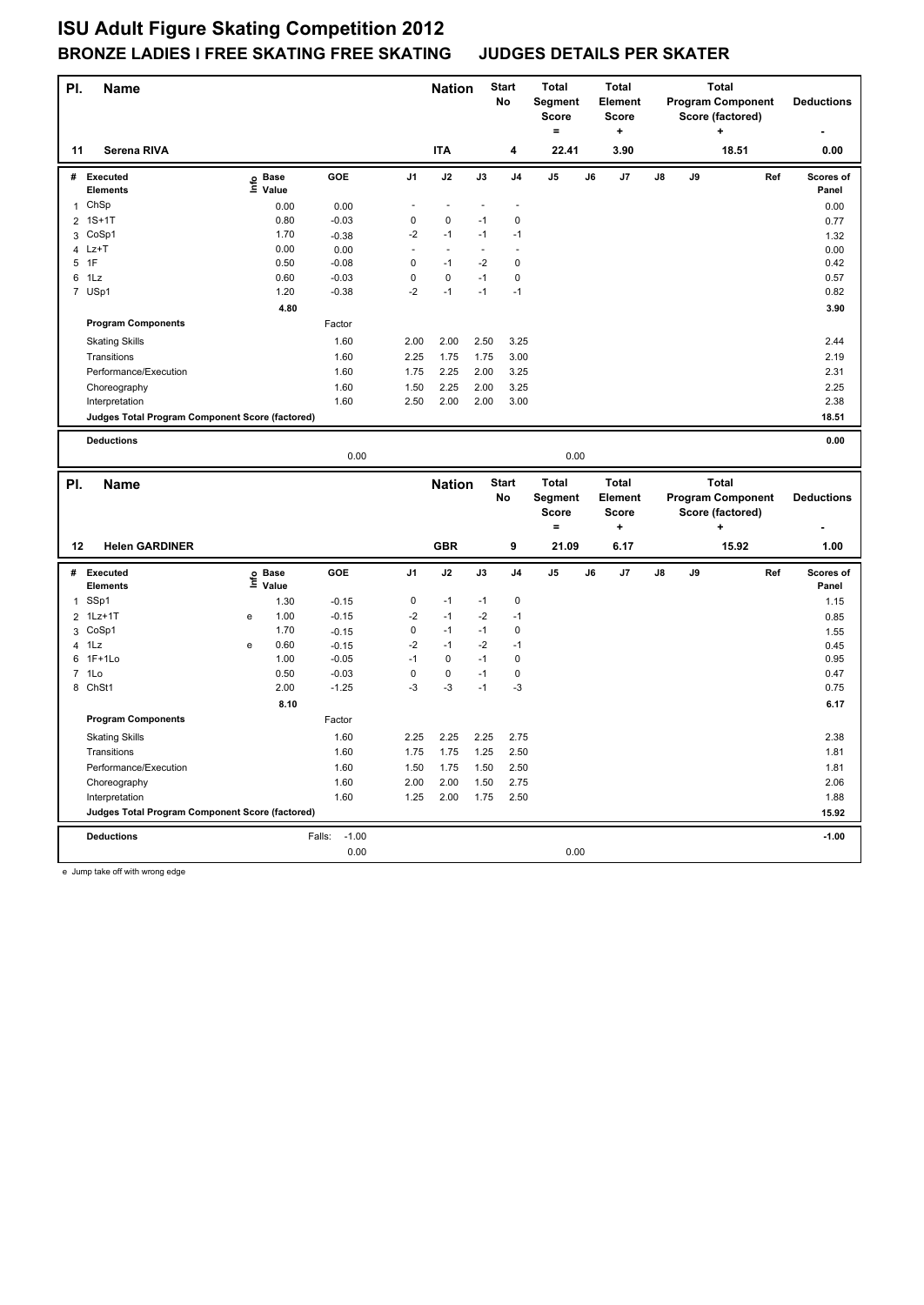| PI.            | <b>Name</b>                                                       |                   |                    |                     | <b>Nation</b>     | No           | <b>Start</b>     | <b>Total</b><br><b>Segment</b><br><b>Score</b><br>۰ |    | <b>Total</b><br><b>Element</b><br><b>Score</b><br>٠. |    |    | <b>Total</b><br><b>Program Component</b><br>Score (factored) |     | <b>Deductions</b>  |
|----------------|-------------------------------------------------------------------|-------------------|--------------------|---------------------|-------------------|--------------|------------------|-----------------------------------------------------|----|------------------------------------------------------|----|----|--------------------------------------------------------------|-----|--------------------|
| 13             | <b>Manuela LEHMANN</b>                                            |                   |                    |                     | <b>GER</b>        |              | 19               | 19.64                                               |    | 5.63                                                 |    |    | 14.01                                                        |     | 0.00               |
|                | # Executed<br>Elements                                            | e Base<br>⊆ Value | GOE                | J <sub>1</sub>      | J2                | J3           | J <sub>4</sub>   | $\mathsf{J}5$                                       | J6 | J7                                                   | J8 | J9 |                                                              | Ref | Scores of<br>Panel |
|                | $1 \quad 1S$                                                      | 0.40              | $-0.03$            | 0                   | 0                 | 0            | $-1$             |                                                     |    |                                                      |    |    |                                                              |     | 0.37               |
| $\overline{2}$ | USp1                                                              | 1.20              | $-0.08$            | $\mathsf 0$         | 0                 | $-1$         | $\pmb{0}$        |                                                     |    |                                                      |    |    |                                                              |     | 1.12               |
|                | 3 1S+1T                                                           | 0.80              | $-0.15$            | $-1$                | $-1$              | $-2$         | $-2$             |                                                     |    |                                                      |    |    |                                                              |     | 0.65               |
|                | 4 CoSp1                                                           | 1.70              | $-0.38$            | 0                   | $-1$              | $-3$         | $-1$             |                                                     |    |                                                      |    |    |                                                              |     | 1.32               |
|                | 5 ChSt1                                                           | 2.00              | $-0.13$            | $\mathbf 0$         | $\Omega$          | $-1$         | $\mathbf 0$      |                                                     |    |                                                      |    |    |                                                              |     | 1.87               |
|                | 6 1T                                                              | 0.40              | $-0.10$            | $\mathbf 0$         | $\mathbf 0$       | $-3$         | $-1$             |                                                     |    |                                                      |    |    |                                                              |     | 0.30               |
|                |                                                                   | 6.50              |                    |                     |                   |              |                  |                                                     |    |                                                      |    |    |                                                              |     | 5.63               |
|                | <b>Program Components</b>                                         |                   | Factor             |                     |                   |              |                  |                                                     |    |                                                      |    |    |                                                              |     |                    |
|                | <b>Skating Skills</b>                                             |                   | 1.60               | 1.50                | 1.75              | 1.75         | 2.00             |                                                     |    |                                                      |    |    |                                                              |     | 1.75               |
|                | Transitions                                                       |                   | 1.60               | 2.00                | 1.50              | 1.25         | 1.75             |                                                     |    |                                                      |    |    |                                                              |     | 1.63               |
|                | Performance/Execution                                             |                   | 1.60               | 1.75                | 1.75              | 1.50         | 2.00             |                                                     |    |                                                      |    |    |                                                              |     | 1.75               |
|                | Choreography                                                      |                   | 1.60               | 1.25                | 2.00              | 1.25         | 2.25             |                                                     |    |                                                      |    |    |                                                              |     | 1.69               |
|                | Interpretation                                                    |                   | 1.60               | 2.25                | 2.00              | 1.50         | 2.00             |                                                     |    |                                                      |    |    |                                                              |     | 1.94               |
|                | Judges Total Program Component Score (factored)                   |                   |                    |                     |                   |              |                  |                                                     |    |                                                      |    |    |                                                              |     | 14.01              |
|                | <b>Deductions</b>                                                 |                   |                    |                     |                   |              |                  |                                                     |    |                                                      |    |    |                                                              |     | 0.00               |
|                |                                                                   |                   | 0.00               |                     |                   |              |                  | 0.00                                                |    |                                                      |    |    |                                                              |     |                    |
|                |                                                                   |                   |                    |                     |                   |              | <b>Start</b>     | <b>Total</b>                                        |    | <b>Total</b>                                         |    |    | <b>Total</b>                                                 |     |                    |
| PI.            |                                                                   |                   |                    |                     |                   |              |                  |                                                     |    |                                                      |    |    |                                                              |     |                    |
|                | <b>Name</b>                                                       |                   |                    |                     | <b>Nation</b>     |              |                  |                                                     |    |                                                      |    |    |                                                              |     |                    |
|                |                                                                   |                   |                    |                     |                   | No           |                  | Segment                                             |    | Element                                              |    |    | <b>Program Component</b>                                     |     | <b>Deductions</b>  |
|                |                                                                   |                   |                    |                     |                   |              |                  | <b>Score</b>                                        |    | <b>Score</b>                                         |    |    | Score (factored)                                             |     |                    |
|                |                                                                   |                   |                    |                     |                   |              |                  | $=$                                                 |    | ٠                                                    |    |    | ÷                                                            |     |                    |
| 14             | <b>Christelle FLOQUARD</b>                                        |                   |                    |                     | SUI               |              | 8                | 19.25                                               |    | 4.74                                                 |    |    | 14.51                                                        |     | 0.00               |
| #              | Executed                                                          |                   | GOE                | J <sub>1</sub>      | J2                | J3           | J <sub>4</sub>   | J <sub>5</sub>                                      | J6 | J7                                                   | J8 | J9 |                                                              | Ref | Scores of          |
|                | <b>Elements</b>                                                   | e Base<br>⊆ Value |                    |                     |                   |              |                  |                                                     |    |                                                      |    |    |                                                              |     | Panel              |
|                | $1$ 1F                                                            | 0.50              | $-0.05$            | 0                   | 0                 | $-1$         | $-1$             |                                                     |    |                                                      |    |    |                                                              |     | 0.45               |
| $\overline{2}$ | USp1                                                              | 1.20              | $-0.38$            | $-1$                | $-1$              | $-2$         | $-1$             |                                                     |    |                                                      |    |    |                                                              |     | 0.82               |
|                | 3 1 S                                                             | 0.40              | $-0.05$            | $\mathsf 0$<br>$-1$ | $\pmb{0}$<br>$-1$ | $-2$<br>$-1$ | 0<br>$\mathbf 0$ |                                                     |    |                                                      |    |    |                                                              |     | 0.35               |
|                | 4 ChSp1                                                           | 2.00<br>0.00      | $-0.38$<br>0.00    | $\overline{a}$      | $\sim$            | L.           | ÷.               |                                                     |    |                                                      |    |    |                                                              |     | 1.62<br>0.00       |
|                | 5 USp1*<br>$6$ 1T+1T                                              | 0.80              |                    | $\mathsf 0$         | $\pmb{0}$         | $-1$         | $-1$             |                                                     |    |                                                      |    |    |                                                              |     |                    |
|                | 7 1S+1Lo                                                          | 0.90              | $-0.05$<br>$-0.15$ | $-2$                | $-1$              | $-2$         | $-1$             |                                                     |    |                                                      |    |    |                                                              |     | 0.75<br>0.75       |
|                |                                                                   | 5.80              |                    |                     |                   |              |                  |                                                     |    |                                                      |    |    |                                                              |     | 4.74               |
|                | <b>Program Components</b>                                         |                   | Factor             |                     |                   |              |                  |                                                     |    |                                                      |    |    |                                                              |     |                    |
|                | <b>Skating Skills</b>                                             |                   | 1.60               | 2.00                | 1.75              | 2.25         | 2.25             |                                                     |    |                                                      |    |    |                                                              |     | 2.06               |
|                | Transitions                                                       |                   | 1.60               | 1.75                | 1.50              | 1.50         | 2.00             |                                                     |    |                                                      |    |    |                                                              |     | 1.69               |
|                | Performance/Execution                                             |                   | 1.60               | 1.50                | 1.50              | 1.75         | 2.00             |                                                     |    |                                                      |    |    |                                                              |     | 1.69               |
|                |                                                                   |                   | 1.60               | 1.75                | 1.75              | 1.75         | 2.25             |                                                     |    |                                                      |    |    |                                                              |     | 1.88               |
|                | Choreography                                                      |                   | 1.60               | 1.25                | 2.00              | 1.75         | 2.00             |                                                     |    |                                                      |    |    |                                                              |     | 1.75               |
|                | Interpretation<br>Judges Total Program Component Score (factored) |                   |                    |                     |                   |              |                  |                                                     |    |                                                      |    |    |                                                              |     | 14.51              |
|                |                                                                   |                   |                    |                     |                   |              |                  |                                                     |    |                                                      |    |    |                                                              |     |                    |
|                | <b>Deductions</b>                                                 |                   | 0.00               |                     |                   |              |                  | 0.00                                                |    |                                                      |    |    |                                                              |     | 0.00               |

\* Invalid element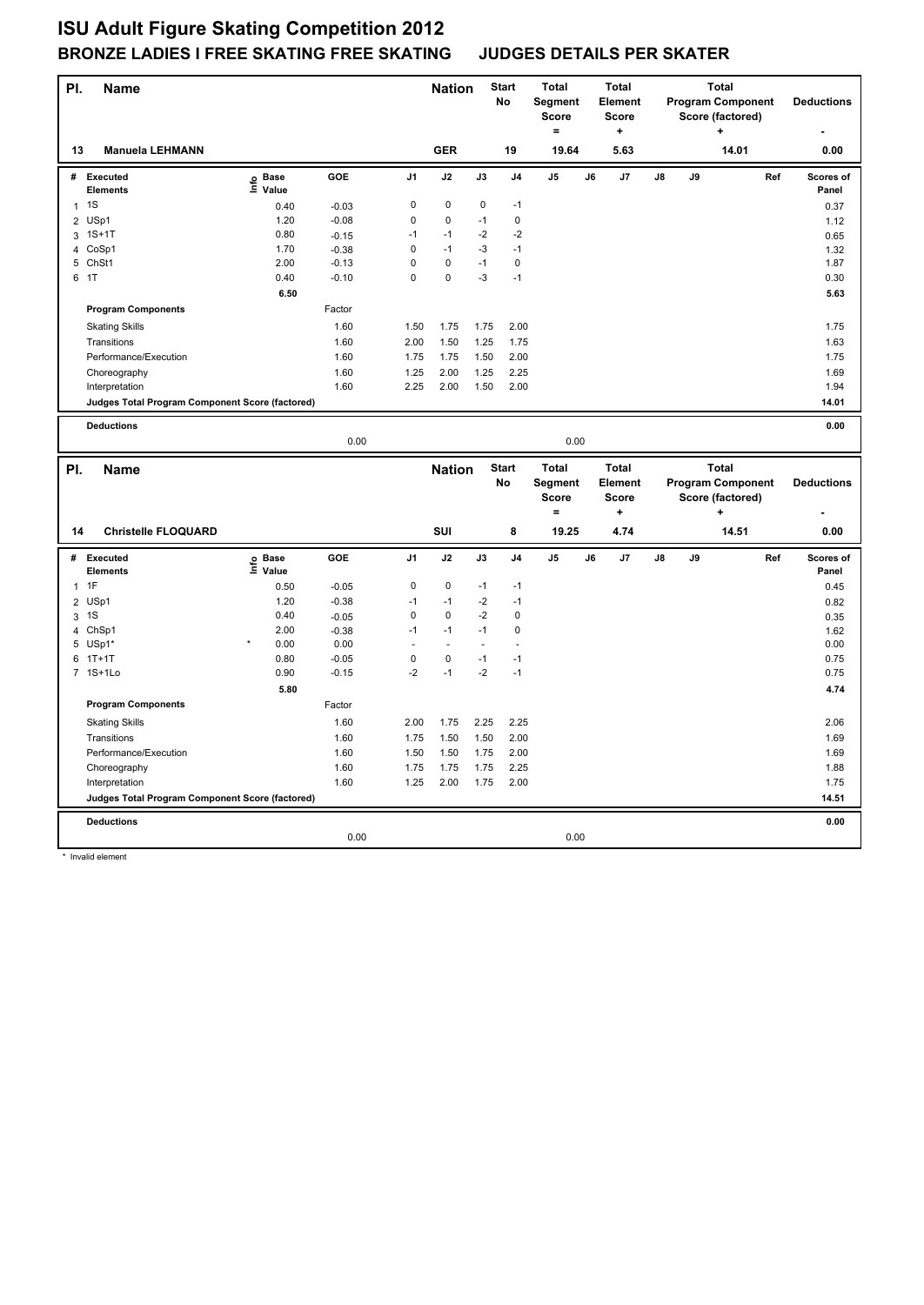| PI.            | <b>Name</b>                                     |    |                            |         |                | <b>Nation</b> |             | <b>Start</b><br>No | Total<br><b>Segment</b><br><b>Score</b><br>۰ | Total<br><b>Element</b><br><b>Score</b><br>÷ |    |    | <b>Total</b><br><b>Program Component</b><br>Score (factored)<br>٠ | <b>Deductions</b>         |
|----------------|-------------------------------------------------|----|----------------------------|---------|----------------|---------------|-------------|--------------------|----------------------------------------------|----------------------------------------------|----|----|-------------------------------------------------------------------|---------------------------|
| 15             | <b>Alice REBOSOLAN</b>                          |    |                            |         |                | <b>ITA</b>    |             | 17                 | 18.97                                        | 4.37                                         |    |    | 14.60                                                             | 0.00                      |
| #              | Executed<br><b>Elements</b>                     |    | e Base<br>E Value<br>Value | GOE     | J <sub>1</sub> | J2            | J3          | J <sub>4</sub>     | J <sub>5</sub>                               | J7<br>J6                                     | J8 | J9 |                                                                   | Ref<br>Scores of<br>Panel |
|                | $1.1S+1T$                                       |    | 0.80                       | 0.00    | 0              | 0             | $\mathbf 0$ | $\mathbf 0$        |                                              |                                              |    |    |                                                                   | 0.80                      |
|                | 2 1F+1Lo                                        |    | 1.00                       | $-0.23$ | $-2$           | $-2$          | $-3$        | $-2$               |                                              |                                              |    |    |                                                                   | 0.77                      |
|                | 3 CoSp                                          |    | 0.00                       | 0.00    |                |               |             |                    |                                              |                                              |    |    |                                                                   | 0.00                      |
|                | 4 ChSt1                                         |    | 2.00                       | 0.00    | 0              | $\mathbf 0$   | 0           | 0                  |                                              |                                              |    |    |                                                                   | 2.00                      |
| 5              | 1Lo<<                                           | << | 0.00                       | 0.00    |                |               |             |                    |                                              |                                              |    |    |                                                                   | 0.00                      |
| 6              | $1S+1T$                                         |    | 0.80                       | 0.00    | $\Omega$       | $\mathbf 0$   | $\Omega$    | 0                  |                                              |                                              |    |    |                                                                   | 0.80                      |
| $\overline{7}$ | SSp                                             |    | 0.00                       | 0.00    |                |               |             |                    |                                              |                                              |    |    |                                                                   | 0.00                      |
|                |                                                 |    | 4.60                       |         |                |               |             |                    |                                              |                                              |    |    |                                                                   | 4.37                      |
|                | <b>Program Components</b>                       |    |                            | Factor  |                |               |             |                    |                                              |                                              |    |    |                                                                   |                           |
|                | <b>Skating Skills</b>                           |    |                            | 1.60    | 2.00           | 1.75          | 2.00        | 2.00               |                                              |                                              |    |    |                                                                   | 1.94                      |
|                | Transitions                                     |    |                            | 1.60    | 2.25           | 1.50          | 1.50        | 1.50               |                                              |                                              |    |    |                                                                   | 1.69                      |
|                | Performance/Execution                           |    |                            | 1.60    | 1.50           | 1.75          | 1.75        | 2.00               |                                              |                                              |    |    |                                                                   | 1.75                      |
|                | Choreography                                    |    |                            | 1.60    | 1.75           | 1.75          | 1.50        | 2.00               |                                              |                                              |    |    |                                                                   | 1.75                      |
|                | Interpretation                                  |    |                            | 1.60    | 2.50           | 2.00          | 1.75        | 1.75               |                                              |                                              |    |    |                                                                   | 2.00                      |
|                | Judges Total Program Component Score (factored) |    |                            |         |                |               |             |                    |                                              |                                              |    |    |                                                                   | 14.60                     |
|                | <b>Deductions</b>                               |    |                            |         |                |               |             |                    |                                              |                                              |    |    |                                                                   | 0.00                      |
|                |                                                 |    |                            | 0.00    |                |               |             |                    | 0.00                                         |                                              |    |    |                                                                   |                           |
|                | << Downgraded jump                              |    |                            |         |                |               |             |                    |                                              |                                              |    |    |                                                                   |                           |

**Name Deductions - Nation** Start Total **Segment Score = Total Element Score + Total Program Component Score (factored) + PI.** Name **Start PI.** Nation Start **No # Executed Elements Base Value GOE J1 J2 J3 J4 J5 J6 J7 J8 J9 Scores of Panel** 1 0.40 0.00 0 0 0 0 **Ref**  1S 0.40 **Info 16 Mervi Elina STRENGELL SWE 11 18.92 3.61 15.31 0.00** 2 ChSt1 2.00 -0.13 0 0 -1 0 1.87  $3 \t1 \t\t 0.40 \t\t -0.03 \t\t -1 \t\t 0 \t\t 0 \t\t 0.37$ 4 USp1 1.20 -0.23 0 -1 -1 -1 0.97 **4.00** 3.61 **Program Components**  Skating Skills **1.50** 1.50 1.75 2.25 2.50 Factor 1.60 2.00 Transitions 1.60 2.00 1.50 1.75 2.25 1.88 Performance/Execution 1.94 1.94 1.75 1.75 1.75 1.75 1.75 2.75 Choreography 1.60 2.25 1.75 1.50 2.50 2.00 Interpretation 1.60 1.25 2.00 1.50 2.25 1.75 **Judges Total Program Component Score (factored) 15.31**

**Deductions 0.00**

 $\mathsf{r}$ 

|           |                                                 |                            | 0.00    |                |                             |          |                                 | 0.00                                                  |    |                                               |               |    |                                                                            |     |                           |
|-----------|-------------------------------------------------|----------------------------|---------|----------------|-----------------------------|----------|---------------------------------|-------------------------------------------------------|----|-----------------------------------------------|---------------|----|----------------------------------------------------------------------------|-----|---------------------------|
| PI.<br>17 | <b>Name</b><br>Sini KEINÄNEN                    |                            |         |                | <b>Nation</b><br><b>FIN</b> |          | <b>Start</b><br><b>No</b><br>16 | <b>Total</b><br>Segment<br><b>Score</b><br>۰<br>16.25 |    | Total<br>Element<br><b>Score</b><br>٠<br>3.25 |               |    | <b>Total</b><br><b>Program Component</b><br>Score (factored)<br>÷<br>13.00 |     | <b>Deductions</b><br>0.00 |
| #         | Executed<br><b>Elements</b>                     | © Base<br>E Value<br>Value | GOE     | J <sub>1</sub> | J2                          | J3       | J <sub>4</sub>                  | J5                                                    | J6 | J7                                            | $\mathsf{J}8$ | J9 |                                                                            | Ref | Scores of<br>Panel        |
|           | 1 USp1                                          | 1.20                       | $-0.30$ | $\mathbf 0$    | $-1$                        | $-2$     | $-1$                            |                                                       |    |                                               |               |    |                                                                            |     | 0.90                      |
|           | $2 S+T$                                         | 0.00                       | 0.00    |                |                             |          | $\overline{\phantom{a}}$        |                                                       |    |                                               |               |    |                                                                            |     | 0.00                      |
|           | 3 1 S                                           | 0.40                       | $-0.05$ | $\Omega$       | 0                           | $-1$     | $-1$                            |                                                       |    |                                               |               |    |                                                                            |     | 0.35                      |
|           | 4 ChSp1                                         | 2.00                       | 0.00    | $\Omega$       | 0                           | $\Omega$ | 0                               |                                                       |    |                                               |               |    |                                                                            |     | 2.00                      |
|           | 5 USp1*                                         | $\star$<br>0.00            | 0.00    |                |                             |          |                                 |                                                       |    |                                               |               |    |                                                                            |     | 0.00                      |
| 6 F       |                                                 | 0.00                       | 0.00    |                |                             |          |                                 |                                                       |    |                                               |               |    |                                                                            |     | 0.00                      |
|           |                                                 | 3.60                       |         |                |                             |          |                                 |                                                       |    |                                               |               |    |                                                                            |     | 3.25                      |
|           | <b>Program Components</b>                       |                            | Factor  |                |                             |          |                                 |                                                       |    |                                               |               |    |                                                                            |     |                           |
|           | <b>Skating Skills</b>                           |                            | 1.60    | 1.75           | 1.50                        | 2.25     | 1.50                            |                                                       |    |                                               |               |    |                                                                            |     | 1.75                      |
|           | Transitions                                     |                            | 1.60    | 2.00           | 1.00                        | 1.75     | 1.25                            |                                                       |    |                                               |               |    |                                                                            |     | 1.50                      |
|           | Performance/Execution                           |                            | 1.60    | 1.50           | 1.25                        | 2.00     | 1.50                            |                                                       |    |                                               |               |    |                                                                            |     | 1.56                      |
|           | Choreography                                    |                            | 1.60    | 1.25           | 1.50                        | 2.00     | 1.50                            |                                                       |    |                                               |               |    |                                                                            |     | 1.56                      |
|           | Interpretation                                  |                            | 1.60    | 2.25           | 1.50                        | 2.00     | 1.25                            |                                                       |    |                                               |               |    |                                                                            |     | 1.75                      |
|           | Judges Total Program Component Score (factored) |                            |         |                |                             |          |                                 |                                                       |    |                                               |               |    |                                                                            |     | 13.00                     |
|           | <b>Deductions</b>                               |                            |         |                |                             |          |                                 |                                                       |    |                                               |               |    |                                                                            |     | 0.00                      |
|           |                                                 |                            | 0.00    |                |                             |          |                                 | 0.00                                                  |    |                                               |               |    |                                                                            |     |                           |

\* Invalid element